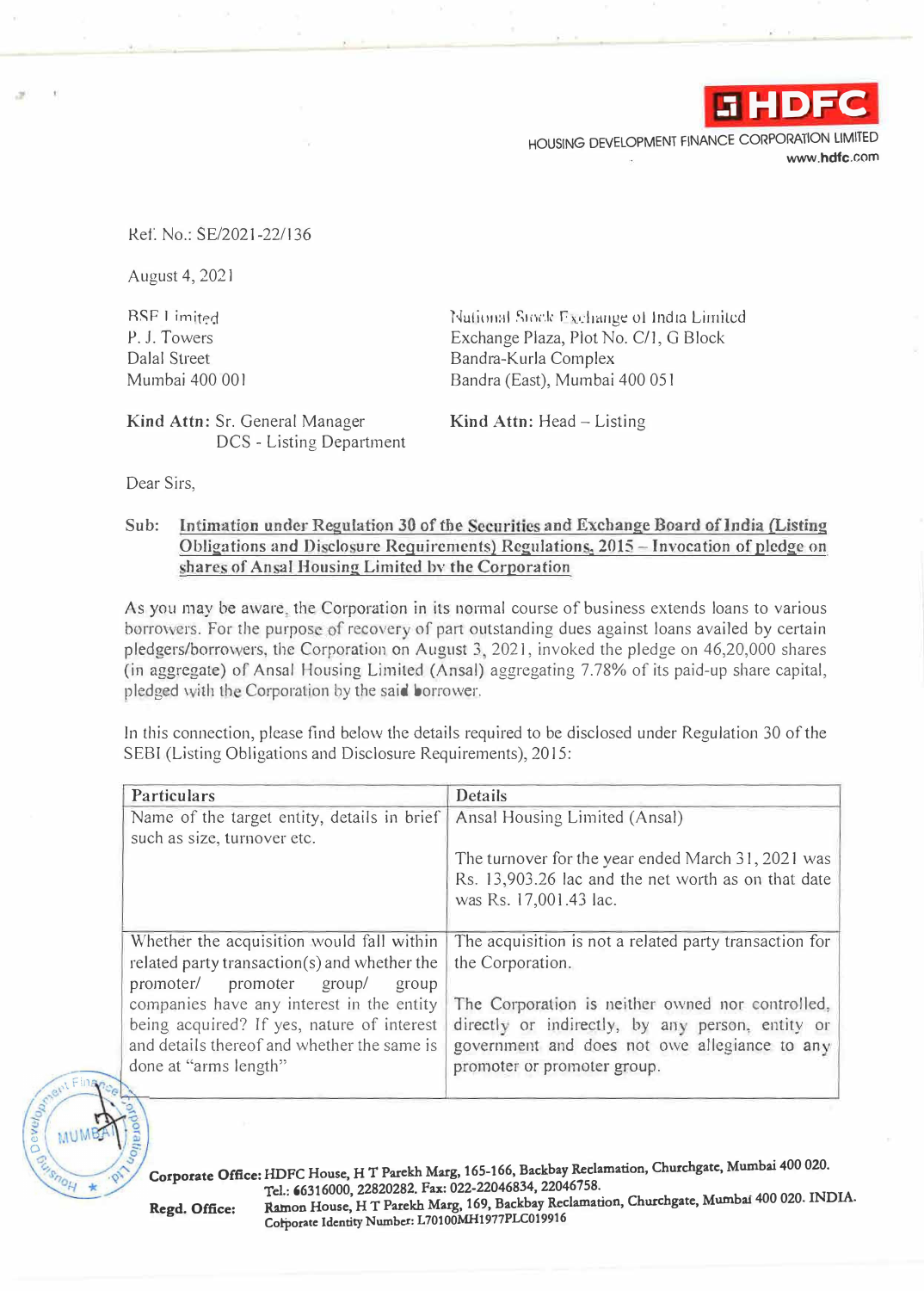

| Industry to which the entity being acquired<br>belongs                                                                                                                                                                                                                  | Construction and Development to Residential<br>townships and Commercial complexes                                                                                                                                                                                                                                                                                                                                                                                                                                                                                                                                                                                                                                          |
|-------------------------------------------------------------------------------------------------------------------------------------------------------------------------------------------------------------------------------------------------------------------------|----------------------------------------------------------------------------------------------------------------------------------------------------------------------------------------------------------------------------------------------------------------------------------------------------------------------------------------------------------------------------------------------------------------------------------------------------------------------------------------------------------------------------------------------------------------------------------------------------------------------------------------------------------------------------------------------------------------------------|
| effects of<br>Objects<br>and<br>acquisition<br>(including but not limited to, disclosure of<br>reasons for acquisition of target entity, if its<br>business is outside the main line of<br>business of the listed entity)                                               | A part of the shares pledged with the Corporation<br>were invoked for recovery of part outstanding dues<br>against loans availed by pledgers.                                                                                                                                                                                                                                                                                                                                                                                                                                                                                                                                                                              |
| Brief details of any governmental or<br>regulatory approvals required for the<br>acquisition                                                                                                                                                                            | Nil                                                                                                                                                                                                                                                                                                                                                                                                                                                                                                                                                                                                                                                                                                                        |
| Indicative time period for completion of<br>the acquisition/ Date of completion of<br>acquisition                                                                                                                                                                       | The Corporation invoked<br>shares<br>pledge<br>on<br>representing 7.78% of the paid-up share capital of<br>Ansal, on August 3, 2021.                                                                                                                                                                                                                                                                                                                                                                                                                                                                                                                                                                                       |
| Nature of consideration - whether cash<br>consideration or share swap and details of<br>the same                                                                                                                                                                        | Not applicable                                                                                                                                                                                                                                                                                                                                                                                                                                                                                                                                                                                                                                                                                                             |
| Cost of acquisition/ price at which the<br>shares are being acquired                                                                                                                                                                                                    | Not applicable                                                                                                                                                                                                                                                                                                                                                                                                                                                                                                                                                                                                                                                                                                             |
| of<br>shareholding/<br>Percentage<br>control<br>acquired and/ or number of shares acquired                                                                                                                                                                              | 46,20,000 equity shares of Ansal representing 7.78%<br>of its paid-up share capital.                                                                                                                                                                                                                                                                                                                                                                                                                                                                                                                                                                                                                                       |
| Brief background about the entity acquired<br>in terms of products/line of business sold,<br>date of incorporation, history of last 3 years<br>turnover, country in which the entity being<br>acquired has presence and any other<br>significant information (in brief) | The main objective of Ansal is to acquire, purchase,<br>sell, own, manage, improve, develop, let, take on<br>lease, exchange, mortgage, assign, hire or otherwise<br>acquire and/or dispose of any type of lands or<br>properties or any tenure of interest herein and to<br>erect and construct houses, multi-storeyed flats,<br>building farm houses, shops or works of every<br>description and to pull down, rebuild, enlarge, alter,<br>and improve existing houses, buildings, shops and<br>works thereon and to convert and appropriate any<br>such lands into roads, streets, gardens and other<br>convenience and generally to act as real estate<br>developers, builders, colonisers, contractors and<br>agents. |
| Nporatio.                                                                                                                                                                                                                                                               |                                                                                                                                                                                                                                                                                                                                                                                                                                                                                                                                                                                                                                                                                                                            |

 $\bar{\bar{z}}$ 

Finan

M

 $\frac{1}{\sqrt{10H}}$